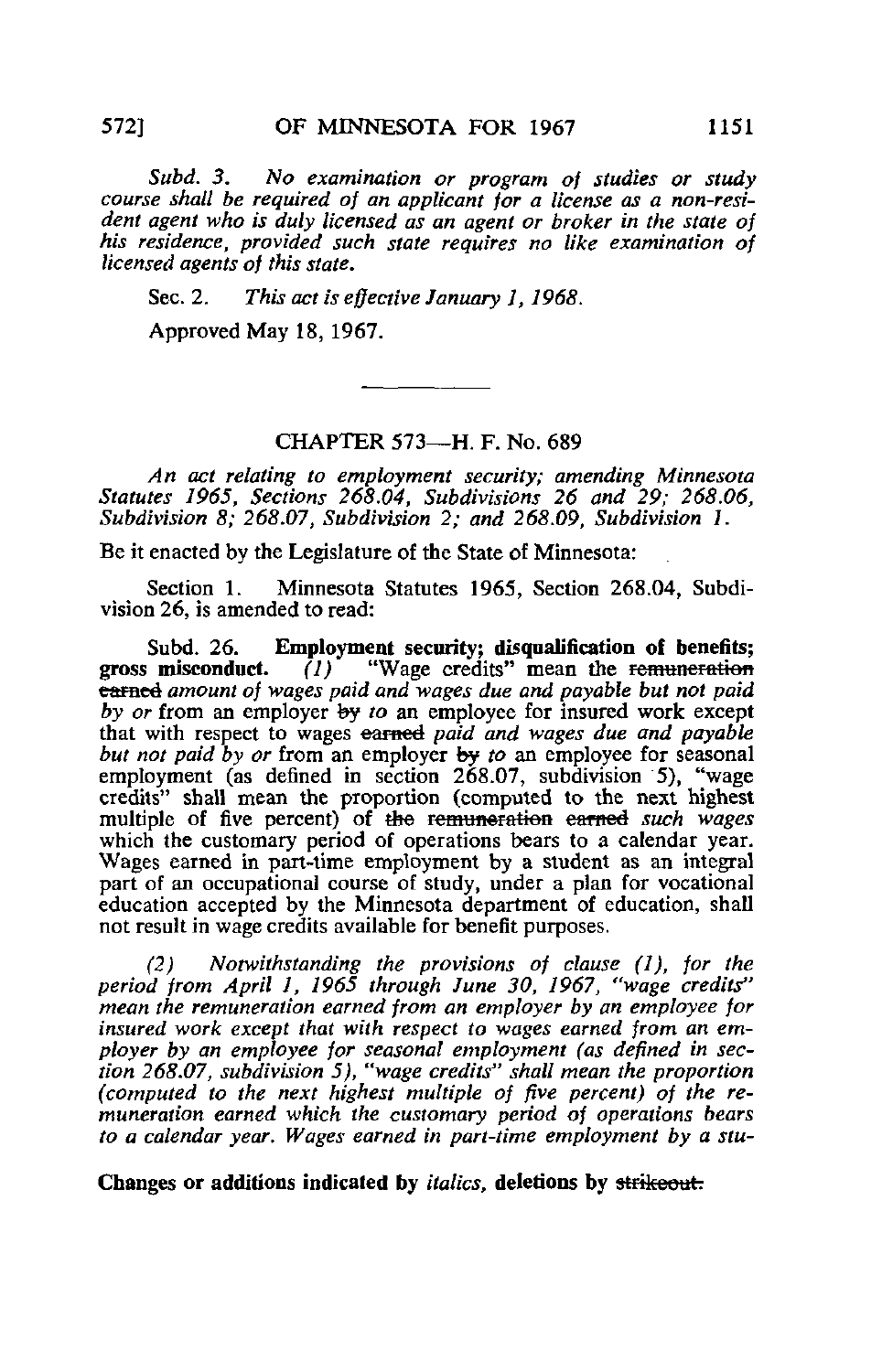dent as an integral part of an occupational course of study, under a plan for vocational education accepted by the Minnesota department of education, shall not result in wage credits available for benefit purposes.

(3) The provisions of clauses  $(1)$  and  $(2)$  shall become effective July 1, 1967, but the provisions of clause (2) shall expire September 30, J968.

Sec. 2. Minnesota Statutes 1965, Section 268.04, subdivision 29, is amended to read:

Subd. 29. "Credit week" is any week in for which the remuneration earned wages have been paid and wages are due and payable but not paid of  $$26$  or more by or from one or more employers by to an employee equals \$26 or more for insured work.

Sec. 3. Minnesota Statutes 1965, Section 268.06, Subdivision 8, is amended to read:

Subd. 8. Adjustments. For the year 4966 1968 and for each calendar year thereafter the commissioner shall determine the contribution rate of each employer by adding the experience ratio to the minimum rate. The minimum rate for all employers shall be seven tenths of one percent if that the amount in the unemployment compensation fund is less than  $$50,000,000$   $$70,000,000$  on June 30 of the preceding calendar year; or five tenths of one percent if the fund is more than  $$50,000,000$   $$70,000,000$  but less than \$60,000,000 \$90,000,000; or three tenths of one percent if the fund is more than  $$60,000,000$$  \$90,000,000 but less than  $$70,000,000$  $$110,000,000$ ; or one tenth of one percent if the fund is  $$70,000,000$ \$110,000,000 or more; provided that no employer shall have a contribution rate of more than 45/10 percent.

Sec. 4. Minnesota Statutes 1965, Section 268.07, Subdivision 2, is amended to read:

Subd. 2. **Maximums.** If the commissioner finds that an individual has earned  $47$  18, or more, credit weeks, and \$520 or more in wage credits, within the base period of employment in insured work with one or more employers, benefits shall be payable to such individual as follows:

(1) Weekly benefit amount shall be equal to 50 percent of the average weekly wage of such individual, computed to the nearest even dollar, subject to a maximum of  $\frac{44}{7}$  \$50 per week.

(2) Benefits shall be paid weekly for a period not to exceed 70 percent of the number of credit weeks earned by such individual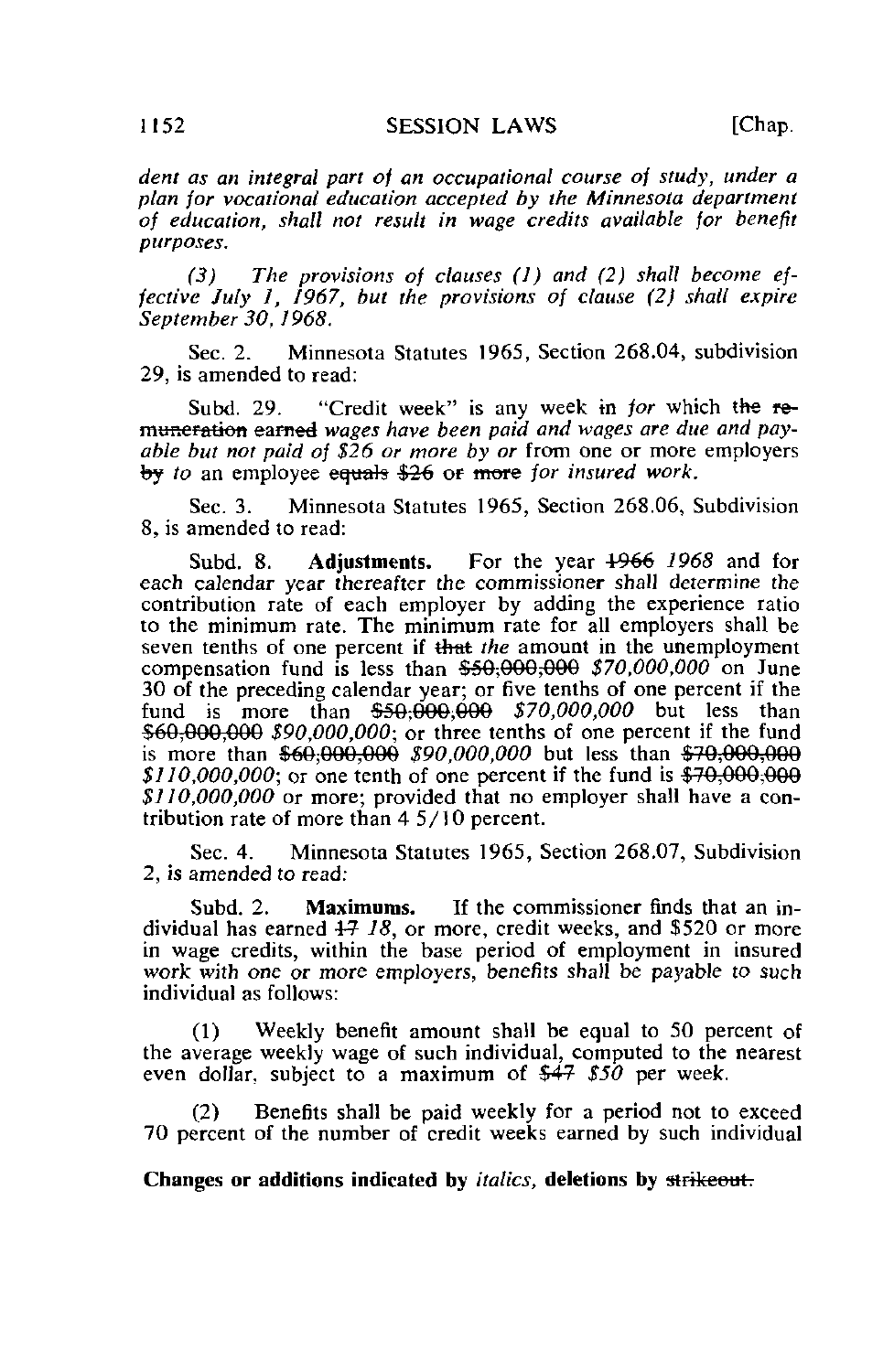computed to the nearest even week, subject to a maximum of 26 weeks.

(3) Each eligible individual who is unemployed in any week shall be paid with respect to such week a benefit in an amount equal to his weekly benefit amount less that part of his earnings, payable to him with respect to such week which is in excess of \$6. Such benefit, if not a multiple of \$1, shall be computed to the next higher multiple of \$1.

(4) The provisions of this subdivision shall apply to claims for benefits which establish a benefit year subsequent to June 30, +966 7967.

Sec. 5. Minnesota Statutes 1965, Section 268.09, Subdivision 1, is amended to read:

268.09 **Disqualified from benefits.** Subdivision 1. When **disqualified.** An individual shall be disqualified for benefits: An individual shall be disqualified for benefits:

(1) If such individual voluntarily and without good cause attributable to the employer discontinued his employment with such employer or was discharged for misconduct, not amounting to gross misconduct, connected with his work or for misconduct which interferes with and adversely affects his employment, if so found by the commissioner, for not less than five nor more than eight weeks of unemployment in addition to and following the waiting period, or was discharged for gross misconduct connected with his work or gross misconduct which interferes with and adversely affects his employment, if so found by the commissioner, for 12 weeks of unemployment in addition to and following the waiting period, which disqualification shall not be removed by subsequent employment, and provided further that the commissioner is empowered to impose a total disqualification for the benefit year and to cancel part or all of the wage credits from the last employer from whom he was so separated, and the maximum benefit amount payable to such individual shall be reduced as follows:

(a) by an amount equal to the weekly benefit amount times the number of weeks for which such individual was disqualified, when the separation occurs as a result of discharge for misconduct;

(b) by an amount equal to two times the weekly benefit amount, when the separation occurs because of a voluntary separation as described in this clause.;

(c) by an amount equal to 12 times his weekly benefit amount, when the separation occurs as a result of a discharge for gross misconduct.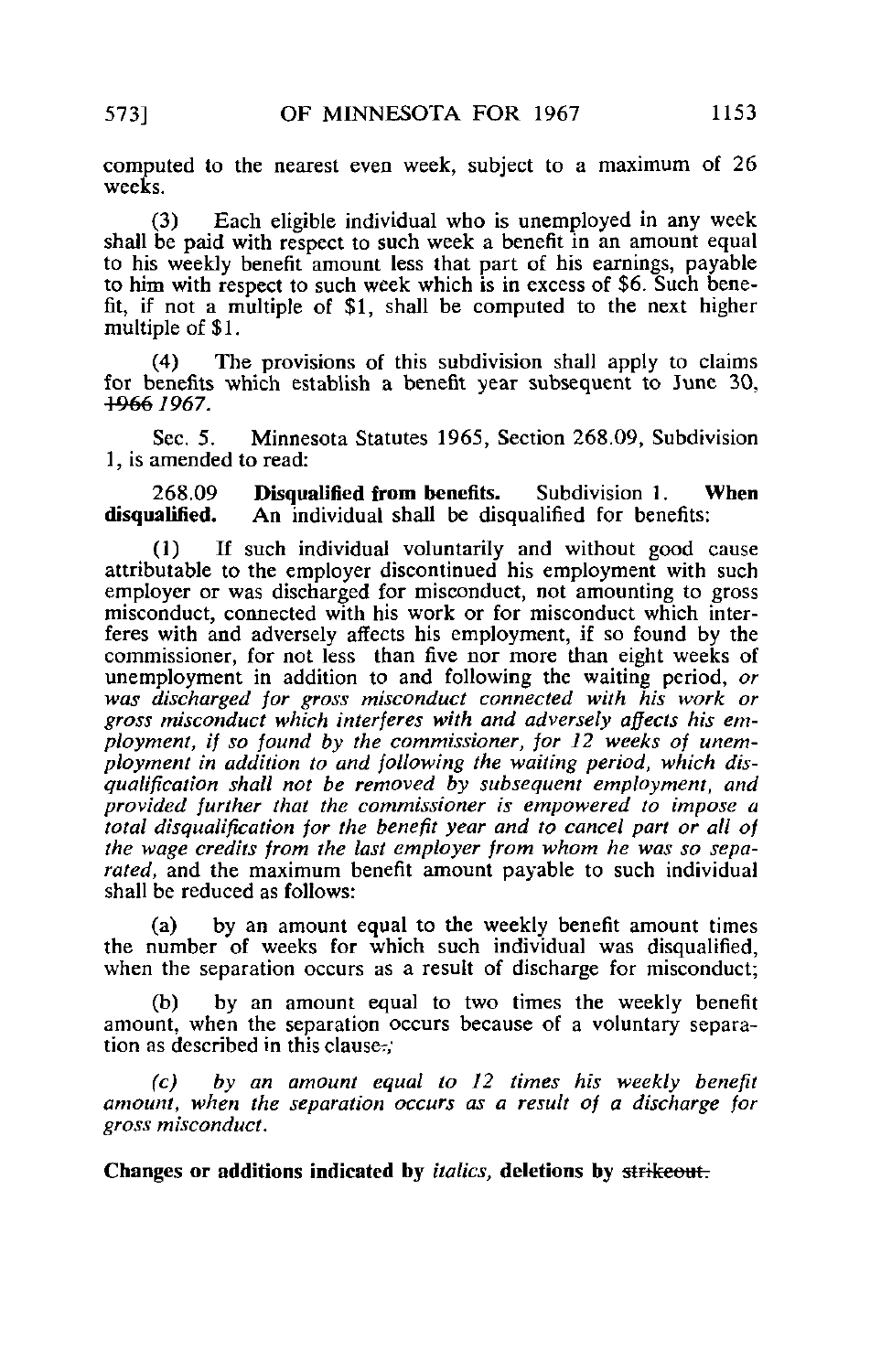For the purpose of this clause "gross misconduct" shall be defined as misconduct involving assault and battery, or an immoral act, or the malicious destruction of property or the theft of money or property of a value of \$50, or more.

This provision shall not apply to any individual who left his employment to accept work offering substantially better conditions of work or substantially higher wages or both, or whose separation from such employment was due to serious illness of such individual.

If such individual is separated from her employment because of pregnancy or voluntarily discontinues her employment for the purpose of visiting or living with her husband, or assuming the duties of a housewife; provided that such disqualification shall be removed by subsequent employment in insured work for a period of not less than six weeks.

(3) Twenty percent of the benefits paid to any individual whose separation occurs under any of the conditions of the foregoing elauses of this subdivision because such individual voluntarily and without good cause attributable to the employer discontinued his employment with such employer, as provided in clause (1) of this subdivision, or who was separated from her employer because she assumed family obligations, as provided in clause (2) of this subdivision, shall be used as benefits charged to the employer in determining the experience ratio of the employer from whose employment such individual so is separated, provided that no the employer's experience ratio shall not be increased by more than one-half of one percent in any 12 months period as a result of benefits charged under this seetien clause. Benefits paid to any individual whose separation occurs because such individual was discharged for misconduct, not amounting to gross misconduct connected with his work or for misconduct which interferes with and adversely affects his employment, if so found by the commissioner, or whose separation occurs because such individual was discharged for gross misconduct, if so found by the commissioner, as provided in clause (1) of this subdivision, shall not be used as benefits charged to the employer in determining the experience ratio of the employer from whose employment such individual is separated.

(4) If such individual's unemployment was caused by separation from employment pursuant to a rule of any employer of such individual whereby any female in the employ of any such employer shall be dismissed within a period of of 90 days after acquiring a marital status or after such marital status first becomes known to the employer all wage credits earned in such employment shall be canceled; provided, however, that: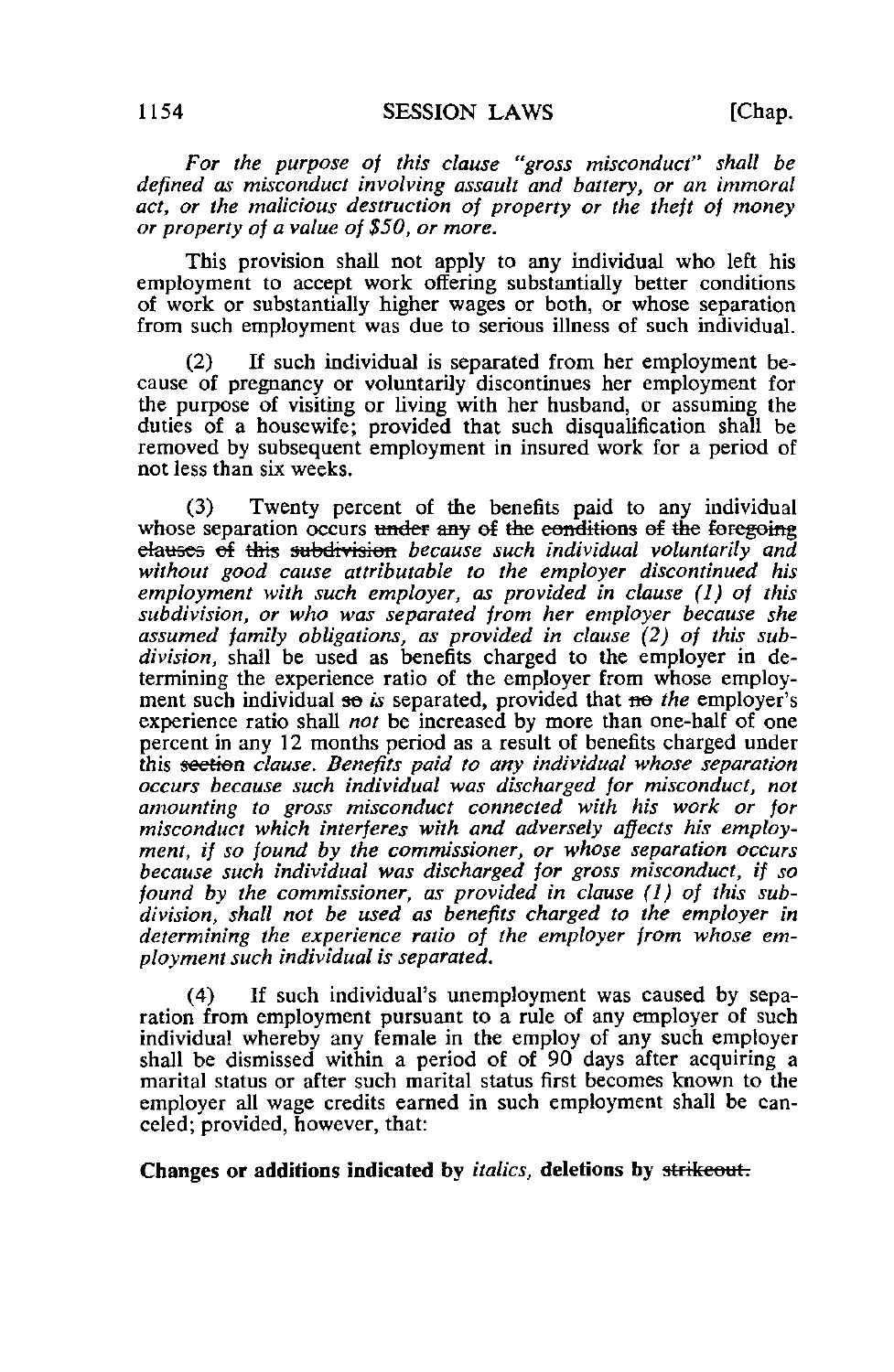(a) such rule shall have been in effect and posted continuously in a conspicuous place in each establishment of the employer's place of business not less than six months immediately preceding the date on which such marital status was acquired; and

(b) such individual's wages are not the only support of herself or the main support of an immediate member of her family;

(c) such employer may re-employ such individual for a period not exceeding 90 days in any one year without invalidating the marital rule or without affecting any previous disqualification because of such rule; provided that such wage credits earned in such reemployment shall not also be canceled because of such marital rule.

 $(5)$  If such individual was discharged for gross miseonduct, if so found by the commissioner; for  $12$  weeks of unemployment in addition to and following the waiting period, which disqualification shall not be removed by subsequent employment, and provided further that the commissioner is empowered to impose a total disqualification for the benefit year and to cancel part or all of the wage credits from the last employer from whom he was so separated.

For the purpose of this clause "gross misconduct" shall be defined as misconduct involving assault and battery; or an immoral aet, or the malicious destruction of property or the theft of money or property of a value of  $$50$  or more.

 $(6)$  (5) If the commissioner finds that he has failed, without good cause, either to apply for available, suitable work when so directed by the employment office, or the commissioner or to accept suitable work when offered him, or to return to his customary selfemployment (if any) when so directed by the commissioner, or to actively seek employment. Such disqualification shall continue for the week in which such refusal or failure occurred and for a period of seven weeks of unemployment immediately following such refusal or failure.

(a) In determining whether or not any work is suitable for an individual, the commissioner shall consider the degree of risk involved to his health, safety, and morals, his physical fitness and prior training, his experience, his length of unemployment and prospects of securing local work in his customary occupation, and the distance of the available work from his residence.

(b) Notwithstanding any other provisions of sections 268.03 to 268.24, no work shall be deemed suitable, and benefits shall not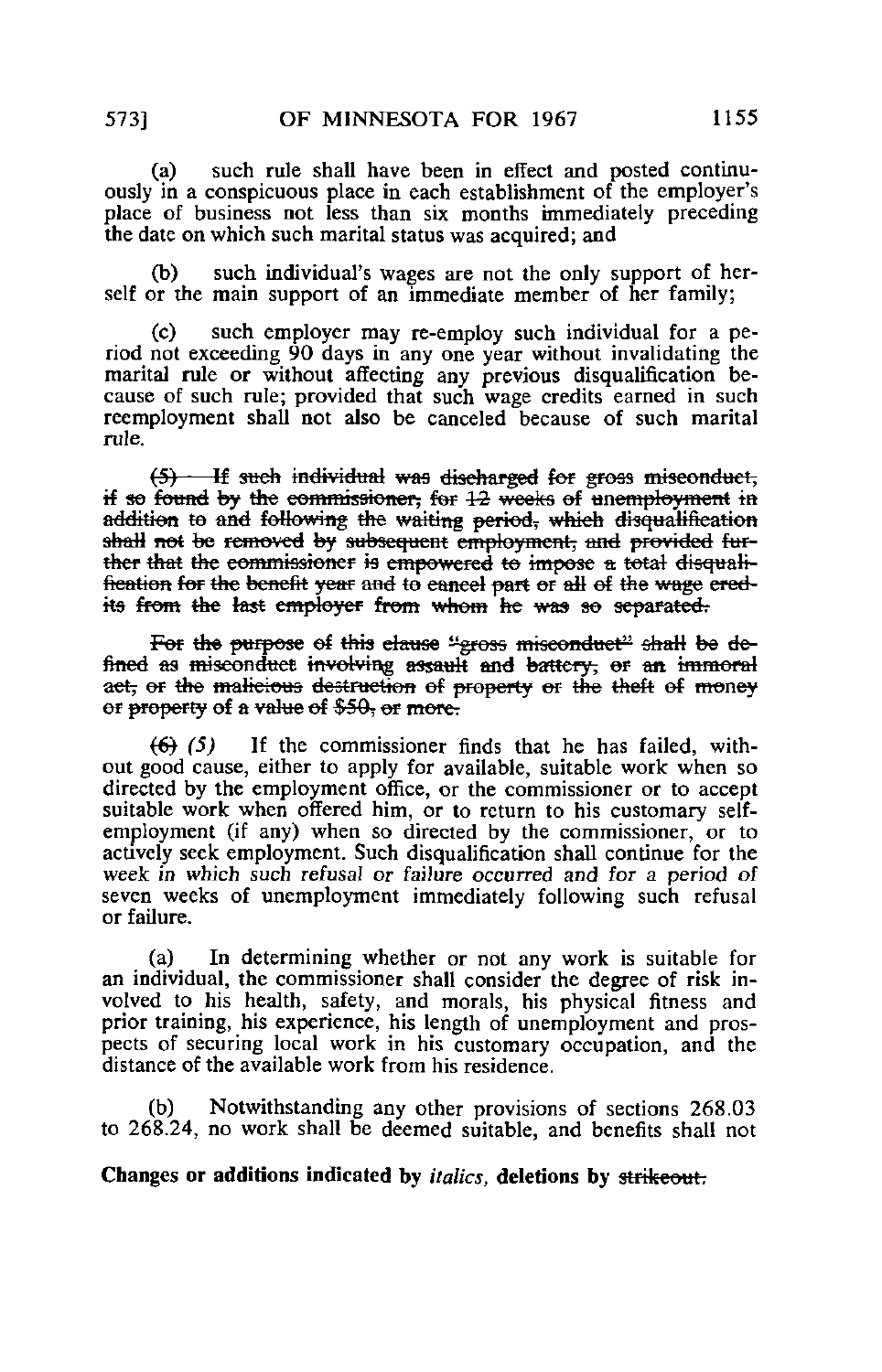be denied thereunder to any otherwise eligible individual for refusing to accept new work under any of the following conditions:

(1) if the position offered is vacant due directly to a strike, lockout, or other labor dispute;

(2) if the wages, hours, or other conditions of the work offered are substantially less favorable to the individual than those prevailing for similar work in the locality;

(3) if as a condition of being employed the individual would be required to join a union or to resign from or refrain from joining any bona fide labor organization.

 $(7)$  (6) If such individual has left or partially or totally lost his employment with an employer because of a strike or other labor dispute. Such disqualification shall prevail for each week during which such strike or other labor dispute is in progress at the establishment in which he is or was employed, except that this disqualification shall not act to deny any individual the right to benefits based on employment subsequent to his separation because of a strike or other labor dispute if such individual has in writing notified the employer involved in such strike or other labor dispute of his resignation and acceptance of his resignation and acceptance of other bona fide employment and provided further that such resignation is accepted by all parties to the strike or other labor dispute so that such individual is no longer considered an employee of such employer. For the purpose of this section the term "labor dispute" shall have the same definition as provided in the Minnesota labor relations act. Nothing in this subsection subdivision shall be deemed to deny benefits to any employee who becomes unemployed because of a lockout or by dismissal during the period of negotiation in any labor dispute and prior to the commencement of a strike.

 $\langle 8\rangle$  (7) If such individual has, during his benefit year, refused suitable reemployment offered by a base period employer. The wage credits of such individual earned from such base period employer shall be canceled; provided that this clause shall not apply if:

(a) prior to the date designated by such employer for the reemployment of such individual, such individual has been offered and accepted work with another employing unit, and on the date such individual was to have been reemployed by such base period employer, he was actually engaged in bona fide work with another employing unit, or

(b) on the date designated for the reemployment of such individual by such base period employer, he was unable to accept such